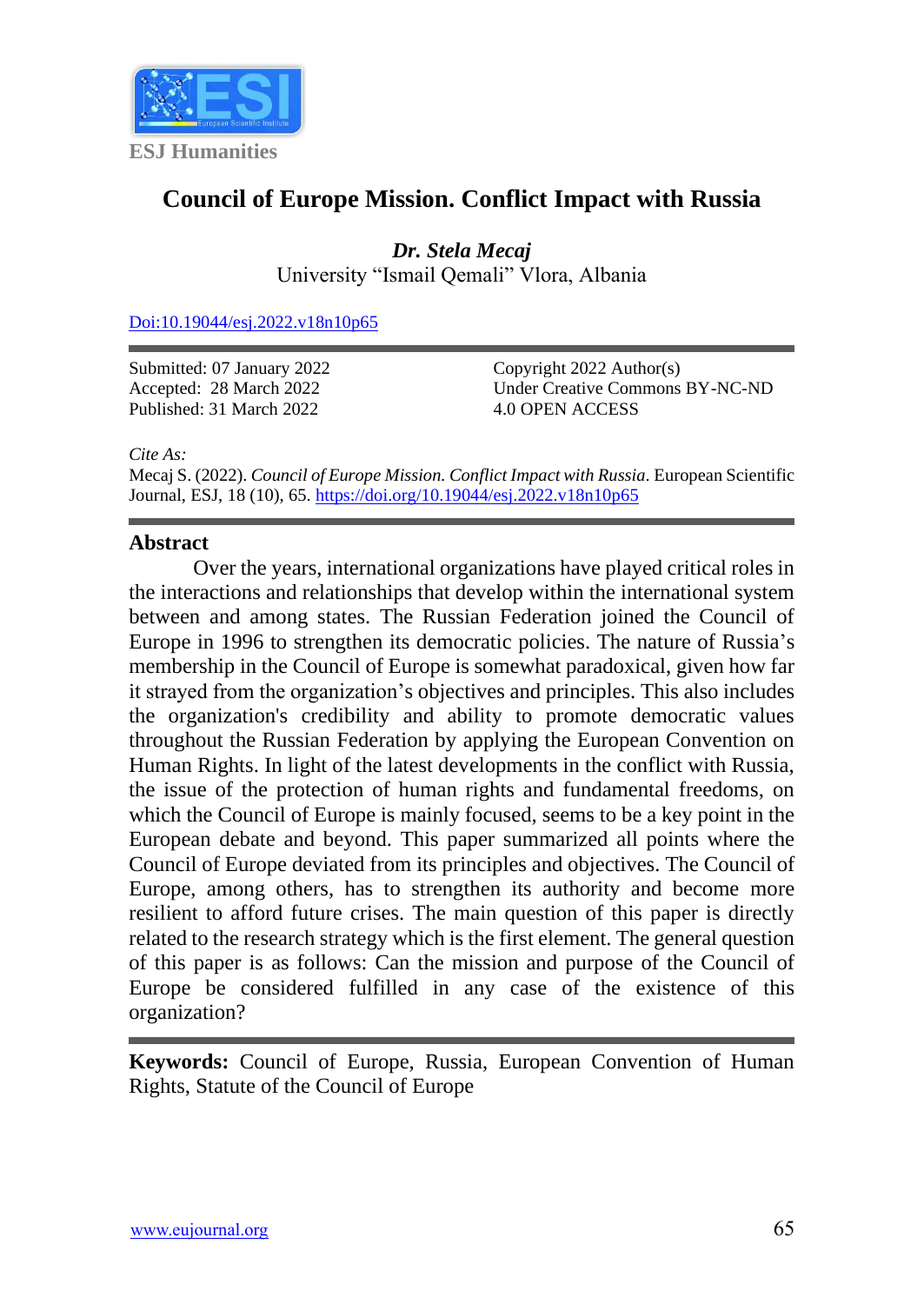#### **Introduction**

The Council of Europe was created after the Second World War as the most important organization which aimed to prevent the conflicts experienced by strengthening the rule of law (European Youth Center Budapest, 2017). This paper focuses on analyzing the mission of the Council of Europe and its role in the international arena. This mission has been in the interest of many scholars over the years and the actuality of its conflict with Russia. The relationship between the Russian Federation and the Council of Europe remains unclear since Russia returned to the Council in 2019 after a 4-year departure from the organization. The attitude of the Council of Europe towards the Russian reactions questions the credibilitiy of the organization in the international arena. The biggest dilemma pertains to the interpretation of the facts.

Russia's membership in the Council of Europe is viewed with suspicion because of the situation Russia was in at the time of accession. However, it was a very important step towards democracy. This is because, for years, Russia had absolutely refused to submit to any form of international judgment. Despite this indisputable progress, serious questions remain regarding the democratic development of the Russian Federation and the principle of democratization based on the gap between European standards and the reality of Russia (Jean-Pierre Massias, 2007, p.12).

## **1. Research Methodology**

The methodology represents the procedure of data collection, which is used to analyze the data. It refers to the logic that pervades research as a whole with the tools, techniques, and procedures by which the empirical material is analyzed to obtain the results of the scientific research. The following methods have been applied in this scientific paper:

Evolutionary method of legal research which deals with tracing the origin and development of the CoE.

Evolutionary-evaluative method of research which aims to determine the nature and the source of the Russia-CoE relationship so as to establish how everything evolved between them.

Influential method which focuses on studying and understanding the effects that come from laws, institutions or the identification of non-legal factors that affect the legal fact, especially the revolts of the Russian delegates who undoubtedly enjoy interaction with legal facts.

Interpretive methods which analyzes the Russian conflict with the Council of Europe. This approach inteprets meaning within a specific context and has a purely complementary function.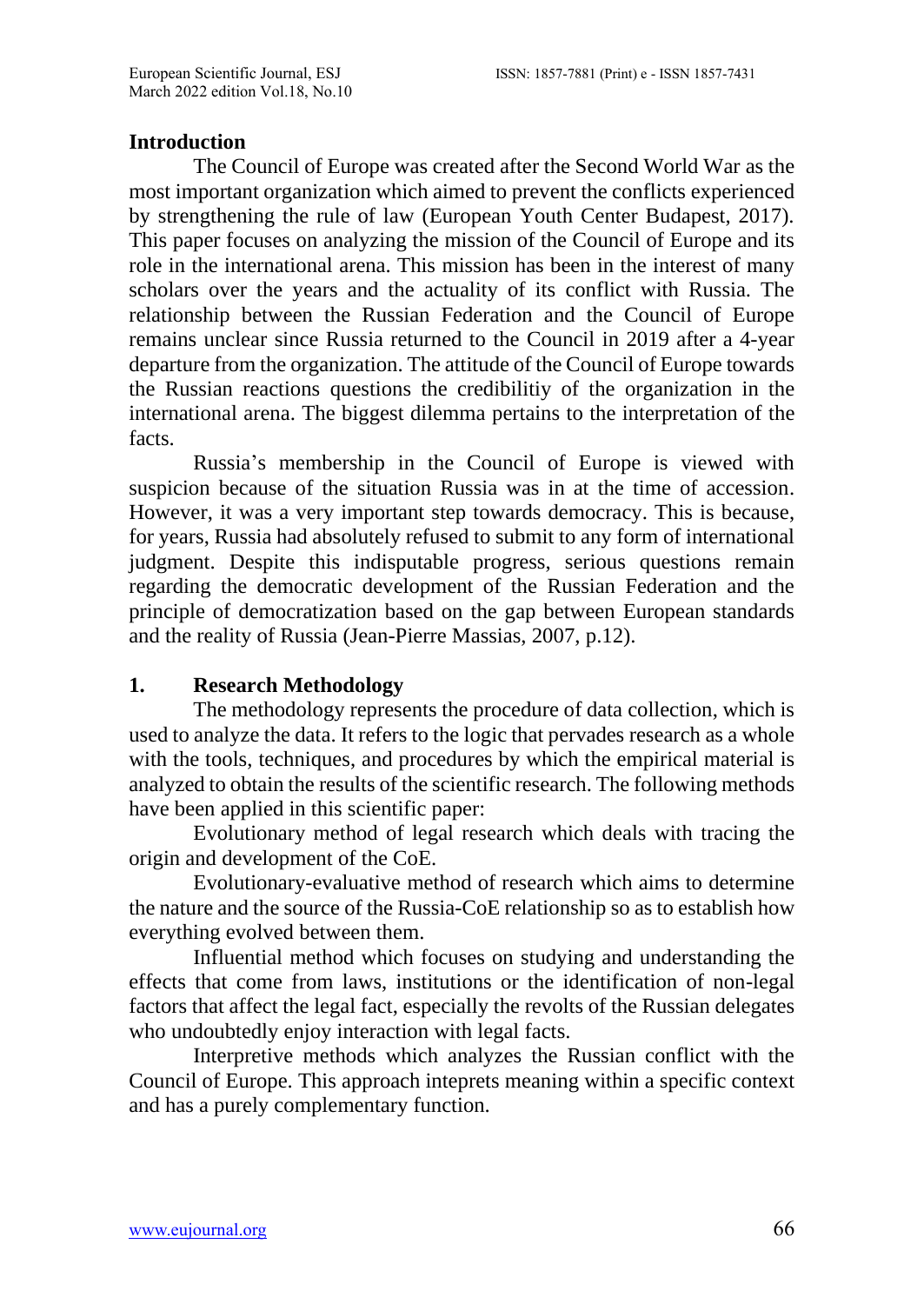The analysis in this paper is based on the inductive research method. Here, the main problem of inductive logic is to determine the truth or falsity of a fact by following the probability of conclusions (Stock, 2009).

# **2. Council of Europe, Mission and Objectives**

The Council of Europe, after the overthrow of communism, became the most suitable international institution to help build the democratic institutions of Europe. Many former communist countries became members of the Council of Europe in full compliance with the standards set by it (Council of Europe Strasbourg, 1998, p.11-1). Founded by the Treaty of London of 1949, it is the promoter of important European conventions, of which the European Convention for the Protection of Human Rights and Fundamental Freedoms of 1950 plays a special role. The CoE is an organization that deals with a wide range of human rights, as well as with democracy and the rule of law. Through the ECHR and the binding jurisdiction of the European Court of Human Rights, it is the most developed regional human rights regime in the world.

Any European country that recognizes the principles of the rule of law and guarantees the human rights and fundamental freedoms of individuals under its jurisdiction can become a member of the Council of Europe. Its main principles are based on trust, justice, and cooperation between states. The member states becoming part of the Council of Europe agree to become part of a community which is supposedly and practically created on the basis of common principles and values of the states. The powers of the Council of Europe are quite broad and vary according to its bodies. The mission of the Council of Europe goes beyond its competencies, due to the impact it has continuously brought to the societies of different countries. It has launched campaigns on sensitive and important issues, such as child protection, hate speech online, Roma rights, equality and protection of minorities, etc. The Council of Europe helps member states fight corruption and terrorism and undertake the necessary judicial reforms to advance justice. Its group of constitutional experts, known as the Venice Commission, provides legal advice to countries around the world on various legal issues. This assistance are in the form of opinions prepared by the Venice Commission at the request not only of the states but also of the bodies of the Council of Europe (United Nations Special Rapporteur on the Independence of Judges and Lawyer, 2019).

# **3. The Activity of the Council of Europe in Russia**

The Russian Federation became the 39th member state of the Council of Europe on 28 February 1996, following a long road to success in defending human rights thanks to the intervention of the Council of Europe. The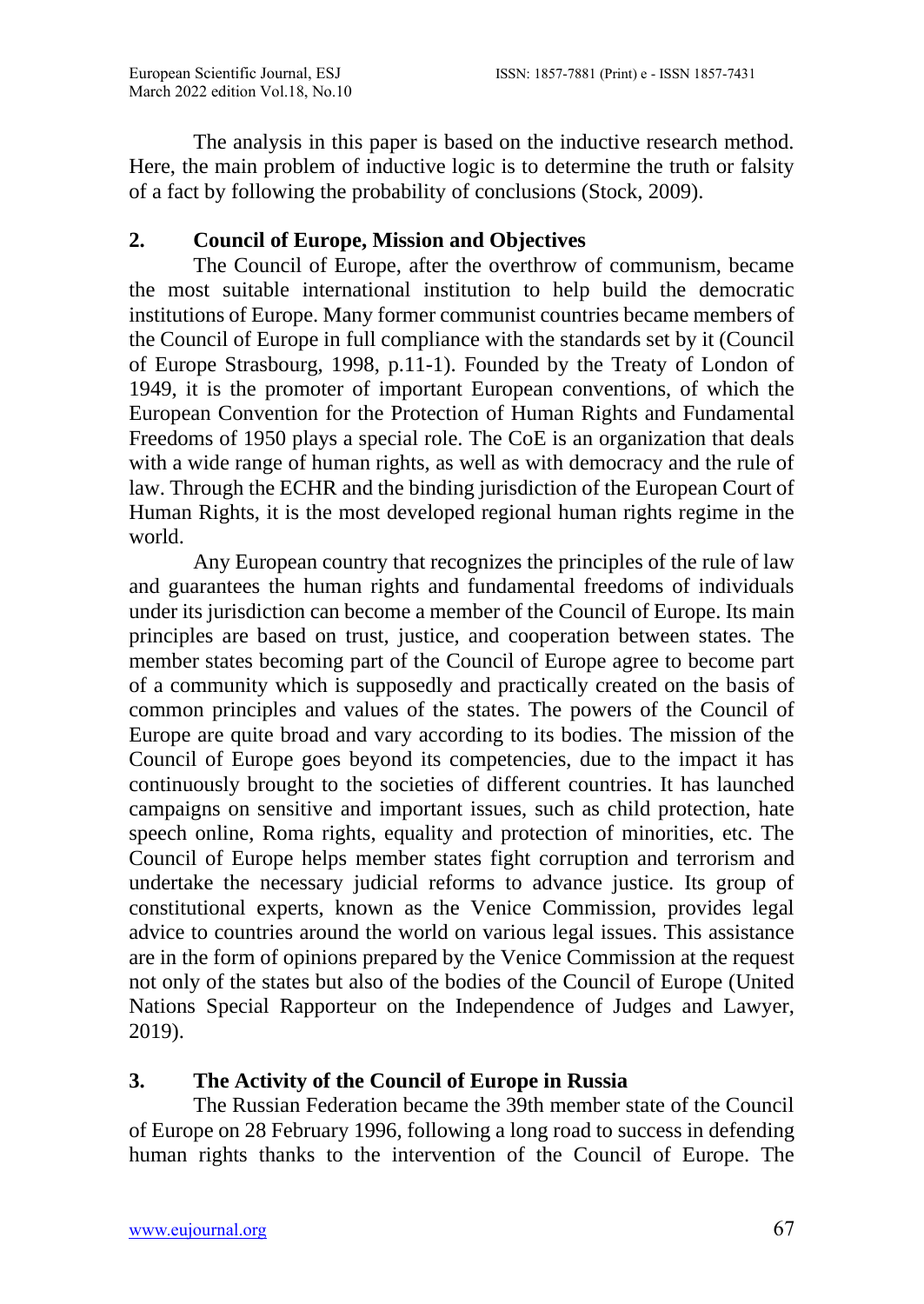intervention activity in the Russian Federation has been quite extensive and efficient. During the last transition period of 1990-2000, Russia was forced to include in its national legislation dozens of Council of Europe statutes and conventions that go beyond the law of the ECHR. These charters and conventions claimed to strengthen the protection of national minorities in Russia, strengthen local self-government, and increase anti-corruption measures and other ambitious goals in the service of the rule of law and the protection of fundamental human rights and freedoms. Political pressure from the CoE has always been a source of conflict in CoE-Russia relations, which was later interpreted as interference in domestic politics. The 1995 Framework Convention for the Protection of National Minorities, ratified in 1998 in the Russian Federation, provides a monitoring system to assess how the treaty is implemented in the member states (Council of Europe, 1998). An advisory committee adopts recommendations to improve minority protection. Russia ensures the protection of the rights of Russian citizens, including national minorities, facilitates their ethnocultural development and protects linguistic identity, unimpeded access to education, participation in public associations, the use of the mass media, and the exercise of the right to vote. The Council of Europe has provided significant assistance to the Russian Federation in the area of improving Russian legislation to prevent, respond to, and suppress interethnic intolerance or hatred (Council of Europe, 2016).

The Council of Europe uses independent monitoring mechanisms, which assess its adherence to human rights and democratic practices. A concrete form of this monitoring is carried out by the Council of Europe Committee for the Prevention of Torture. Based on its mission according to the program by the Parliamentary Assembly, it conducts previously unannounced visits to the member states of the Council of Europe. These visits take place regularly in detention centers, prisons, police stations, centers for the protection of foreign nationals, etc., in order to assess how people who are deprived of their liberty are being treated. All this helps the Council of Europe to take action if it finds violations in accordance with the European Convention on Human Rights, and it also help these individuals who may be mistreated in these democracies of KiE. The Russian Federation has always expressed its readiness to cooperate in this regard and to allow the Council of Europe Committee for the Prevention of Torture to act within its mission, thus publishing informative reports on the obstacles to an effective investigation up to pursuing cases of torture to ensure the punishment of executors (Tarseeva, 2015). All this is not only an aid to the Russian Federation but also to other CoE member states. It should be noted that the absolute prohibition of torture under Article 3 means that it is not allowed to be used even in time of war.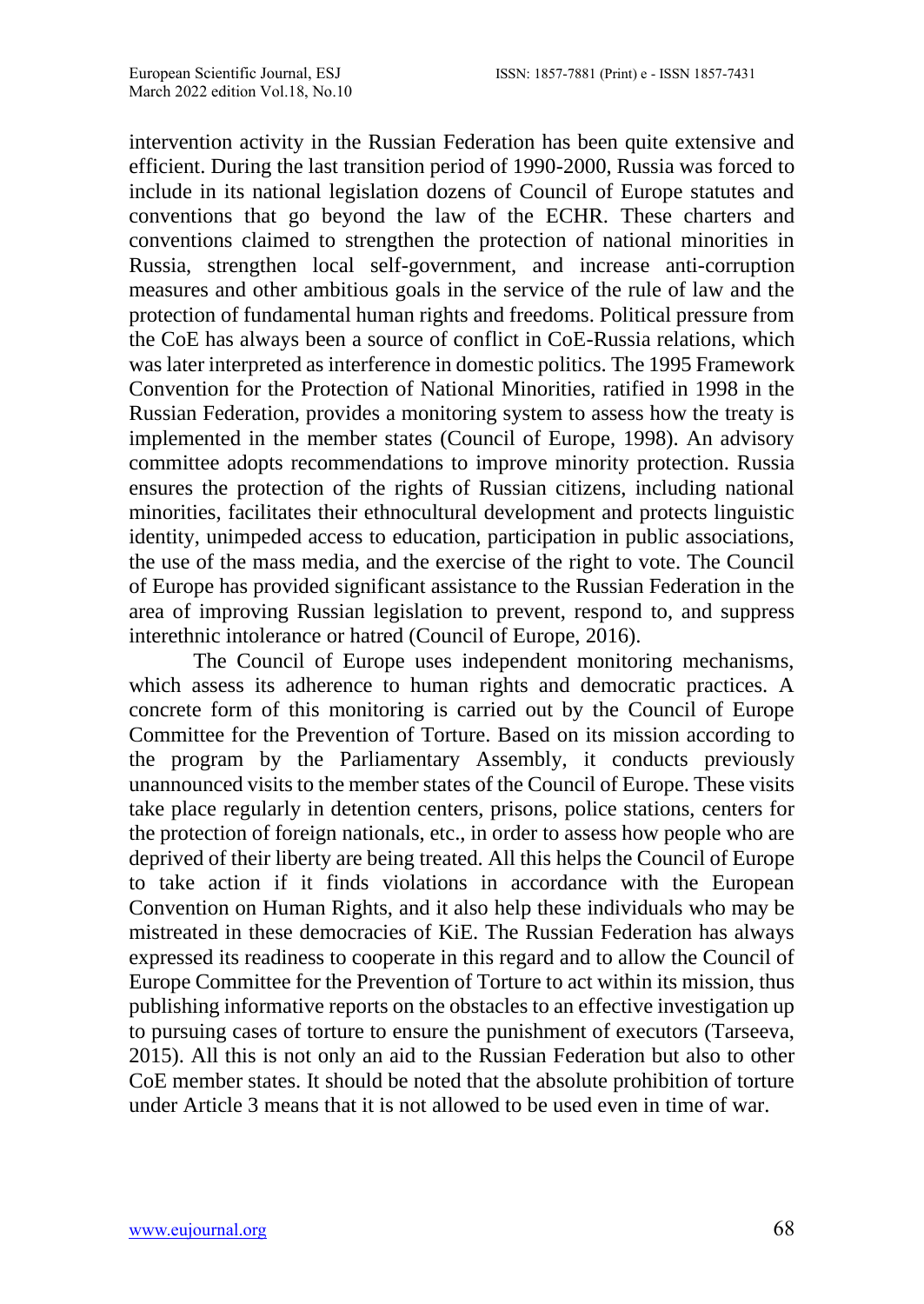| <b>RUSSIA</b> | Total number of trials from 1959 to 2020       | 2884 |
|---------------|------------------------------------------------|------|
|               | Trials with at least one violation             | 2724 |
|               | Cases: The right to life - deprivation of life | 330  |
|               | Cases: The right to a fair trial               | 935  |
|               | Cases: The right to liberty and security       | 203  |

#### **4. Russian Issues in the ECHR**

**Table 3.1.** European Court of Human Rights, 1959-2020

According to statistics published by the European Court of Human Rights, the Russian Federation is the country with the highest number of cases sent for violation of articles of the European Convention on Human Rights to this court (among 47 states that are members of the Council of Europe). Over the years, 2,884 cases have been reviewed, which places Russia as the second country with the most cases tried for violation of ECHR articles. High-profile cases lost by Russia in the Strasbourg Court speak of a necessity that citizens have and a need for "protection" when they cannot find justice in their courts. One of the most common questions that can be asked about this court is: What is the function and role of the European Court of Human Rights in providing individual solutions and changes in Russian domestic legislation? The European Court of Human Rights has always focused on resolving its problems as well as applying sanctions to violating states. It has faced one of the most important and equally difficult challenges that can be presented to this court, namely the issue of the conflict between Ukraine and Russia (Risini, 2018, p. 2).

The Council of Europe acknowledged that Russia lacked much of the legal protection mechanisms required for the fundamental protection of human rights; however, Russia was accepted as a member based on the optimistic proposition that "*integration is better than isolation"; "cooperation is better than confrontation"* (Futamura & Bernaz, 2014, p. 4). Nonetheless, it seems that this optimistic proposal did not work out due to the relationship between the European Court of Human Rights and the Russian National Court. Under the 1993 Russian Constitution, international treaties became part of the Russian legal system. Consequently, international law would take precedence over national legislation and the Strasbourg judgments in this case were binding. However, this changed over time.

Death penalty policies are not simply shaped by human rights considerations, but are also influenced by the political, social, and cultural factors that are taken into account. This sentence is undoubtedly the most severe sentence that can be executed against an individual, as well as it undoubtedly constitutes a violation of the right to life. Despite differing views, it expresses the application of ' lex talionis, otherwise known as the law of revenge. It is prohibited by law in all democratic countries because it cannot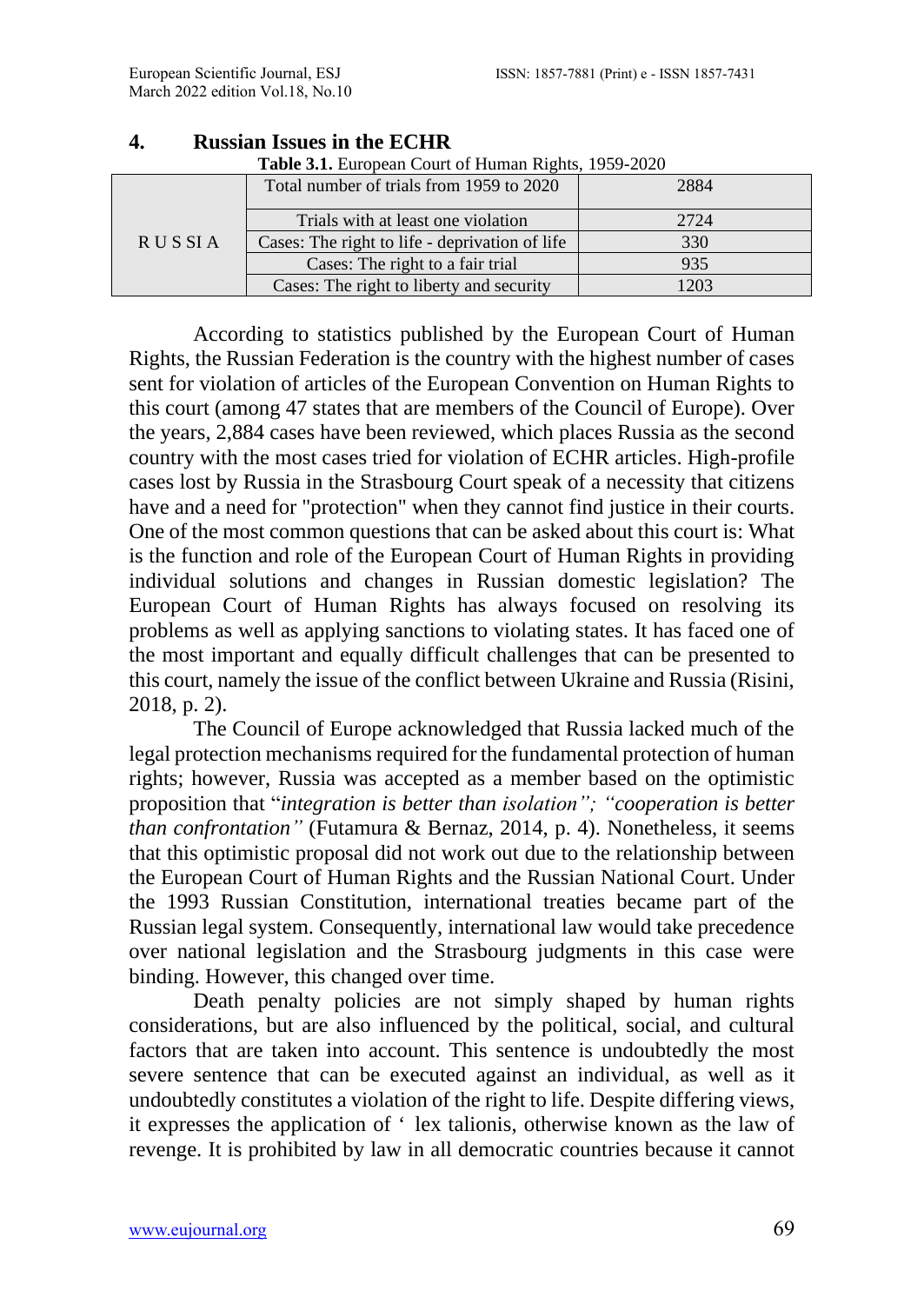be justified despite the serious damage that the criminal offense may have caused. Upon joining the Council of Europe, Russia imposed a moratorium on the death penalty. Thus, one of the absolute requirements of the Council of Europe for all its members is that the death penalty should not be carried out for any criminal offense. Since the moratorium on executions was imposed in August 1996, no further death sentences have been carried out in Russia.

# **5. The Origin of the Conflict and International Sanctions**

The identification of Russians with Ukraine has strong historical, cultural, religious, and economic roots. The Russians regard Kiev as the historical nucleus of the Russian state (Cohen, 2016, p. 234). In 2013, the President of Ukraine, Viktor Yanukovych, decided against the signing of an Association Agreement with the European Union at the Eastern Partnership summit in Vilnius on November 29, sparking large-scale protests in Ukraine (Eurasia Daily Monitor Volume: 10 Issue: 215, 2013). Protests against the government began as peaceful demonstrations in November 2013, but it turned into bloody violence in February 2014. Yanukovich received large financial aid from Russia, which was his firm support. The conflict turned into a long-running rebellion that threatened to divide the country and remained hostage to the Russia-West domination war (Cohen, 2016, p. 234). The conflict erupted with mass protests where, in February 2014, Viktor Yanukovych finally left Kiev after the Ukrainian Parliament voted to acquit him. Russia in 2014 responded by illegally occupying the Crimean peninsula by annexing it (Kuzio, 1997, p. 36-56). The EU, the United States, and other countries imposed sanctions on Russia.

In its 2016 annual report, the Council of Europe did not mention human rights abuses in Crimea because Russia had not allowed its monitors to enter, pointing once again to violations that are unjustified (Melkezerova, 2016). The Council of Europe has always expressed its position on the issue of the Russian conflict over the annexation of Crimea. The Council of Europe has given its full support to the territorial integrity and national unity of Ukraine and strongly condemns the violation by the Russian Federation of the sovereignty and territorial integrity of the country.

There were numerous reactions to the situation in Russia and the annexation of Crimea, where in most cases they were accompanied by sanctions. The sanctions were of such a form as to prevent Russian and Crimean officials and politicians from traveling to different countries, but it was not only that. Sanctions were imposed by the United States, the European Union, and many other countries (Overland & Fjaertoft, 2015). Reactions through sanctions took the form of vice-versa, as Russia responded similarly with sanctions against a large number of important countries, including a complete ban on food imports from the European Union, the United States,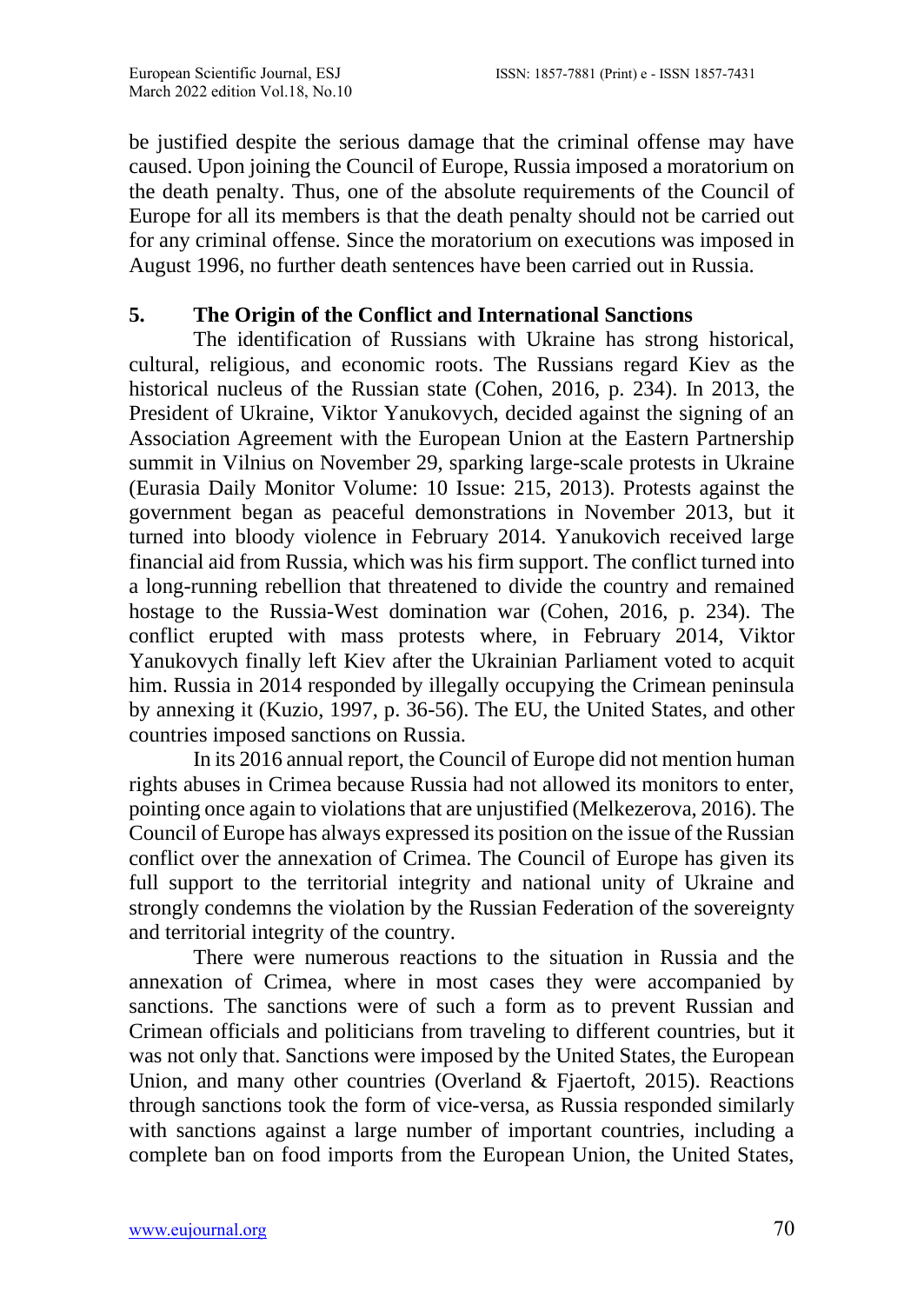Norway, Canada, and Australia for a period of one year (The New York Times, 2014). The main sanction imposed by the EU against the Russian Federation consisted of "Prohibition of entry into the territory of European Union countries, or transit, of persons responsible for actions that threaten the territory, integrity, sovereignty and independence of Ukraine" (Council Decision 2014/145 / CFSP). Nowadays, still in 2021, sanction was implemented by the European Union and the United States on the Russian Federation. This comes as a result of the reaction to the violations committed, which leads to conflicts that transcend the nature of the Council of Europe and affect a global report of states, further aggravating the current situation (Council of the European Union, 2020). Representatives of these countries stressed that they would lift the sanctions only on one condition which had to be met by the Russian Federation, "Moscow to implement the Minsk Agreement" (Interfax-Ukraine, 2016).

# **6. Suspension by the Council of Europe**

The Council of Europe would respond to repeated violations by Russia. The CoE Parliamentary Assembly suspended Russia's voting right due to the issue of annexation of Crimea by the end of 2014 (Parliamentary Assembly, 2014). The reasoning given by the Council of Europe was that the role and participation of the Russian Federation in the conflict in Eastern Ukraine, as well as the ongoing illegal annexation of Crimea, was in complete contradiction with the Statute of the Council of Europe (Parliamentary Assembly, Resolution 2034 (2015) Final version). As a result, the Parliamentary Assembly of the Council of Europe strongly condemned Russia's violation of Ukraine's sovereignty and territorial integrity. At the same time, the Assembly stressed the need to continue the dialogue with the Russian Federation, including its obligations and respect for the values and principles of the Council of Europe which cannot be violated.

With the opportunity offered for dialogue, the Assembly thus did not cancel the credentials of the Russian Federation but made a temporary suspension of them until the end of the 2014 session. This includes the voting rights of the Russian delegation, as well as its right to be represented in the Bureau, the Presidential Committee, and the Standing Committee of the Council Assembly, including the right to take part in election observation missions (Parliamentary Assembly, 2014). Based on this, the Parliamentary Assembly of the Council of Europe defended the idea that the Russian and Ukrainian authorities should fully and transparently investigate any reports of human rights violations and war crimes committed by their own citizens (Parliamentary Assembly, Resolution 2034 (2015), Point 9). The Parliamentary Assembly has taken the right position because by violating the sovereignty and territorial integrity of Ukraine, the Russian Federation has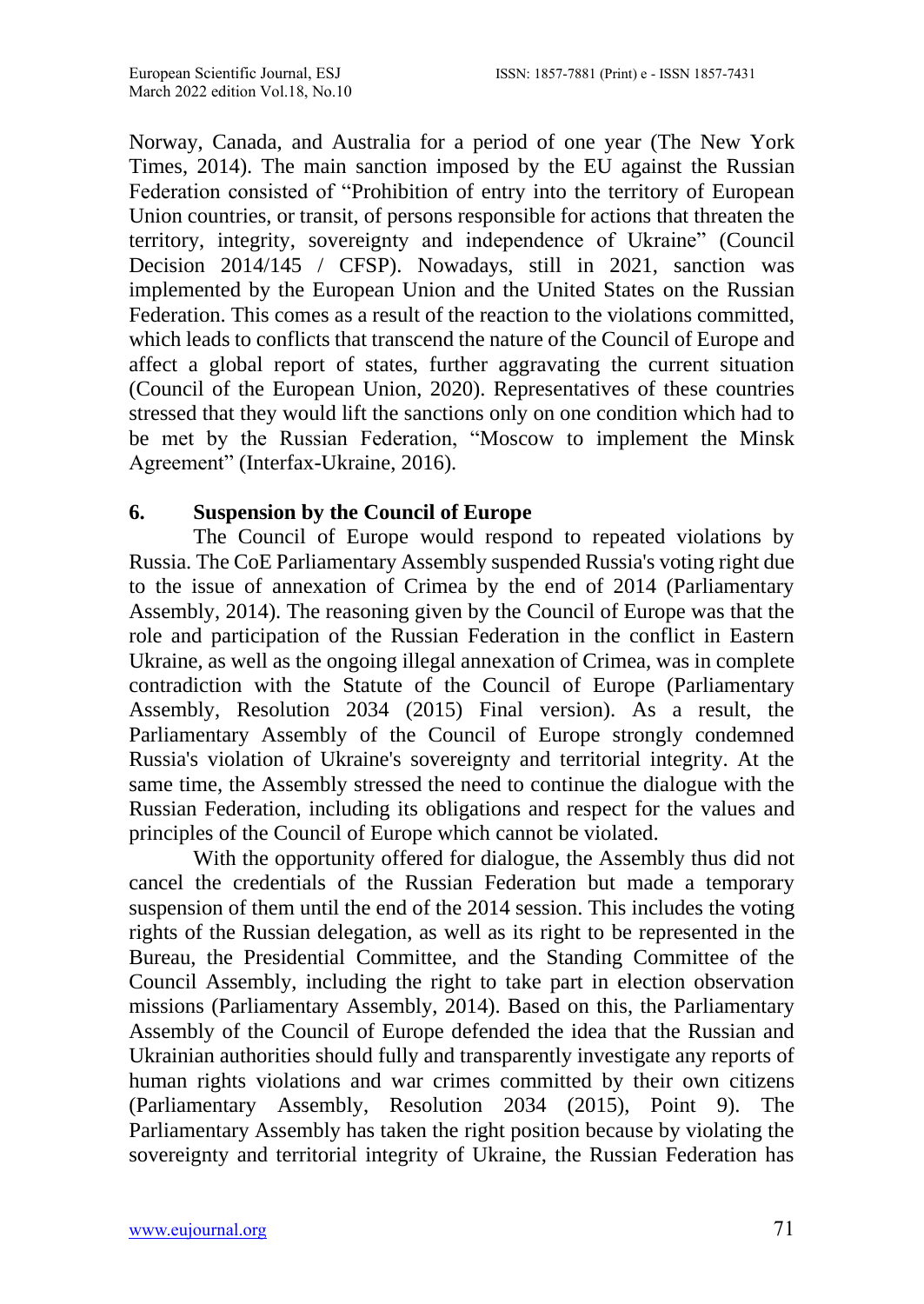thus created a threat to stability and peace in Europe. In case of non-reaction of organizations or states to the issue of Crimea and the conflict with the CoE of Russia, they would bring great steps towards an international existential danger.

The focus on human rights, rule of law, democracy, and peaceful cooperation between them makes the Council of Europe, as a regional international organization, to be particularly inclined to consider the departure of a member state as the last resort envisaged. Sanctions are imposed in order for the member states of the organization to comply with its normative obligations. In other words, a state may be required to leave it only if there is no other way to encourage or compel it to fulfill its obligations. The fact that the possibility of suspending and removing a state from the organization itself, which is provided for in the Statute, speaks of the legitimacy that the Council of Europe has (Wilfred Jenks, 2009, p. 160). This also makes it impossible for the deported state not to challenge the decision or strike it for illegality. However, the international organization should use this sanction only as the last tool and only after carefully considering all the relevant factors for the departure of the member state. Nonetheless, it is not entirely clear what kind of evidence an international organization must produce to substantiate its decision to suspend or remove a member state. In an organization as the Council of Europe, it is important for its members to share their common values and to be actively and continuously engaged in achieving the goals of the organization and the nature of the organization.

## **7. The Russian Threat to the Council**

To protest the decision taken by the Assembly, the delegates abandoned the latter, leaving before the vote on the resolution was held (The Guardian, 2014). Since then, the Russian delegation has boycotted the plenary sessions of the Parliamentary Assembly, justifying that they will boycott the sessions until Russia is fully and unconditionally restored to its rights (The Guardian, 2014). What further escalated the conflict situation between Russia and the CoE was the fact that in 2017, Russia suspended its payment to the Council of Europe (a payment which is mandatory for every member state of the Council of Europe for the progress of the organization) (Viacheslav Volodin, 2017). This budget consists of the contributions made to the Council of Europe in proportion to the population and economic level of the member states, including the development it undergoes. The contribution of the members of the Council of Europe is used and serves the whole organizational structure of the CoE. States can also contribute by making voluntary contributions to the Council of Europe budget, thus helping and supporting work programs in various fields. Russia is one of the six main donors to the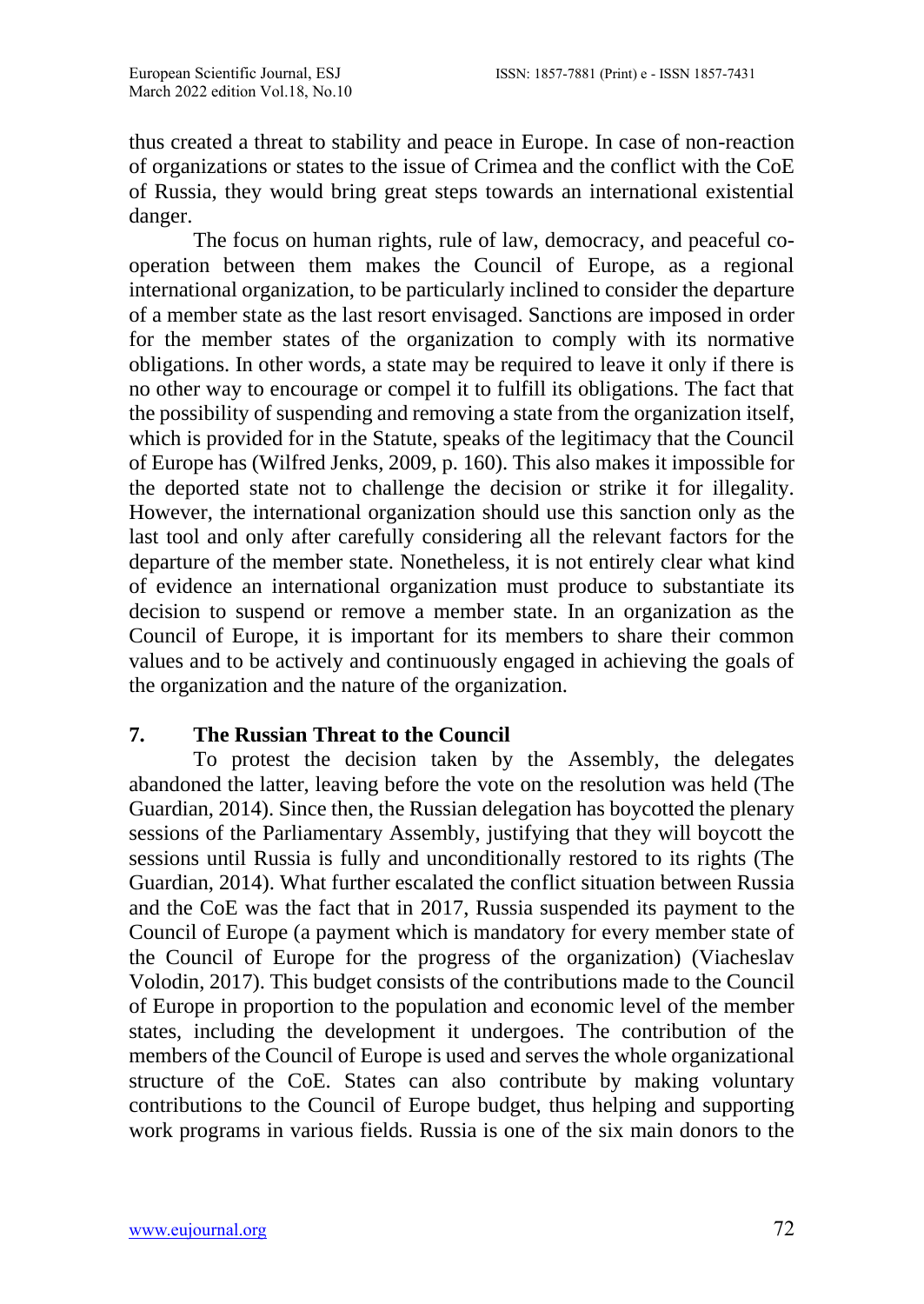Council of Europe's budget, along with France, Germany, Italy, Turkey, and the United Kingdom (Council of Europe Portal, 2020).

As a major donor, Russia enjoys several advantages over other CoE member states. This situation as it can be understood was quite serious for the Council of Europe as the Russian share in the overall budget was quite significant. The Council of Europe suffered a reduction of 10% of its annual budget. Russia's claims were binding on the Council of Europe to adapt its request. According to Russia, the resumption of the payment would take place only if the Council of Europe agreed to completely abolish the mechanism of imposing sanctions on the delegations of member states. All this was totally contrary to Article 3 of the Statute of the Council of Europe, for the spirit of cooperation that should exist between the member states and the Council itself. Such claims, with a boldness of demands, affect Russia's credibility if it really wants to be part of the Council of Europe or wants to underestimate the CoE's role in the international arena. Russia, as a member of the Council of Europe, should strengthen its support for the Council's policies, not fight them.

In 2018, the Russian Federation threatened to leave the international organization. Its arguments were that by not being able to vote in the Parliamentary Assembly, it could not participate in the elections of key Council of Europe officials, such as judges at the European Court of Human Rights and the Secretary-General, thus exercising political pressure on the Council of Europe to lift sanctions imposed on the Russian Federation (Netherlands Helsinki Committee, 2019). As of January 2016, there was no delegation of the Russian Federation to the Parliamentary Assembly of the Council of Europe. From the moment the Russian delegates decided not to participate in the Assembly anymore, no sanctions were directed against them. The non-participation in the Parliamentary Assembly was a decision of the Russian delegation, completely free and of their full will, despite the request to be part of the sessions of the Assembly for the years 2016-2019. The Parliamentary Assembly should have taken measures to impose internal sanctions on countries such as the Russian Federation, in order to prevent such incidents of the same nature in the future of the Council of Europe.

The effectiveness and legitimacy of the Council of Europe could be compromised if its member states do not implement international law or the co-operation agreement with the CoE and thus seek its removal or threats as it happened with Russia. The Council of Europe was hit by a budget crisis and was forced to freeze some of its projects as well as change some procedural rules. A concrete example was the case of removing the translation of the Parliamentary Assembly's work into any language and limiting it to only those languages that are the main contributors to the Council of Europe budget (Parliamentary Assembly, 2018). They were also forced not to publish numerous reports which have an informative role for the citizens of CoE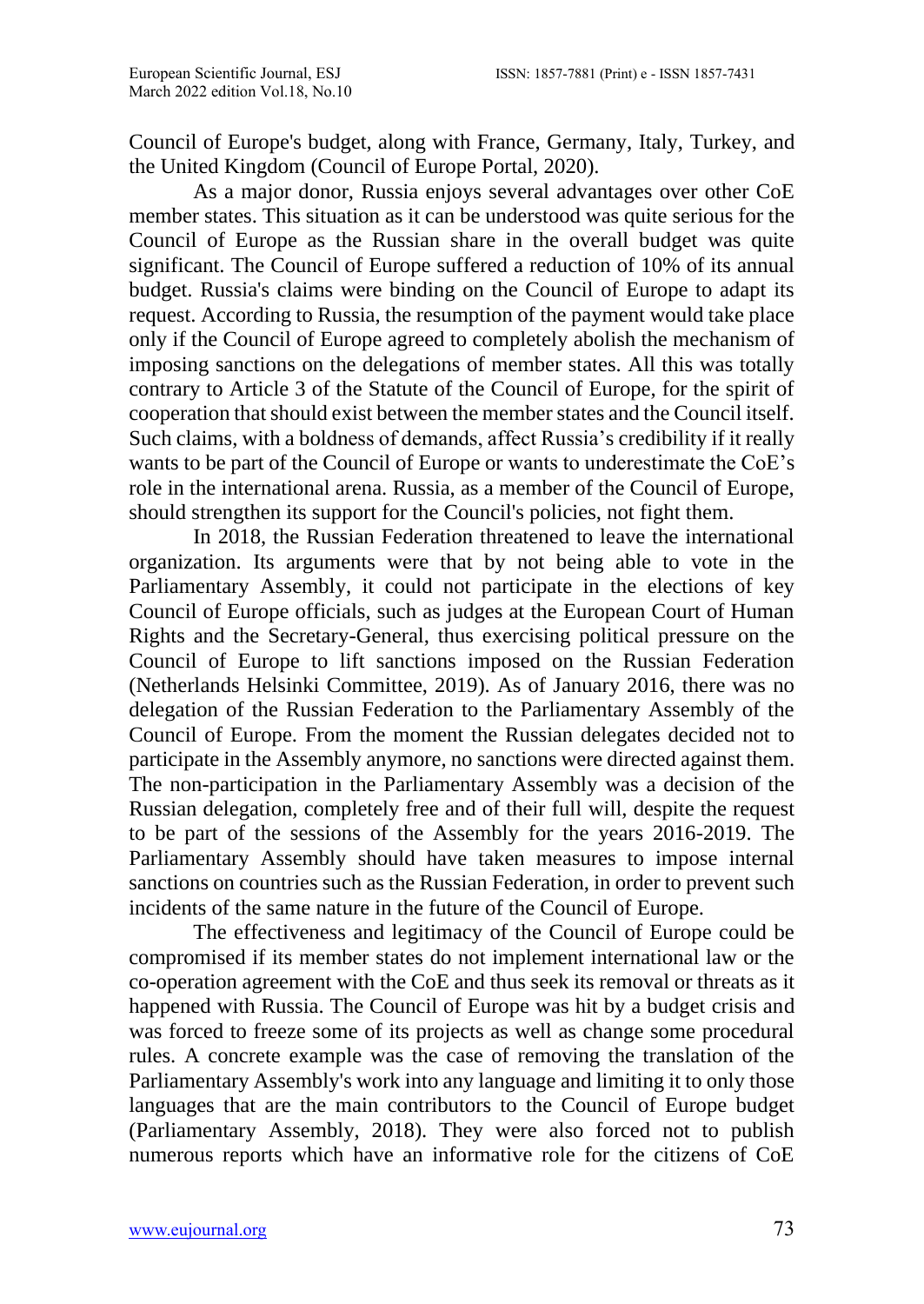member countries and anyone interested (Parliamentary Assembly, 2018). However, this was not only a consequence for the Council but also for the people who work for the Council of Europe. As a result of the budget limit, hundreds of employees were forced to leave their jobs as it could not be afforded by the CoE.

The Parliamentary Assembly of the Council of Europe voted with 118 votes in favor and 62 against to restore Russia's voting rights, which were suspended in 2014. Despite the majority, what is understood from these figures is that a large number of countries were opposed to Russia's actions, which is beyond the policy of these states and their relations with Russia. The Ukrainian delegates left in protest during this vote (BBC News, 2019).

## **8. Risk over CoE Authenticity**

The conflict situation created between the Council of Europe and Russia attracted great international attention. This attention was accompanied by criticism of the Council of Europe and the reaction of its Parliamentary Assembly to the situation with the Russian Federation. Such criticisms were mainly related to the role of the Council of Europe in the international sphere and the risk that could follow such a step as the readmission of Russia to its bay. The Council of Europe, if it is to maintain its credibility, cannot allow a country to violate its own rules through the Parliamentary Assembly. Russia, by taking a decision such as non-payment of financial obligations to the Council of Europe, is violating the rules it has accepted since it joined the organization. The precedent set in this case directly affects the Council of Europe and its veracity. However, financial concerns likely motivated the decision to allow Russia to return. The budget crisis puts pressure on the work of the Council of Europe, but it is not the only driving force.

Russia has not taken any sanctions and this may indicate a "fear" of the Council of Europe not to remove Russia from the organization. So, it is apparently a strategy to make Russia part of it again (staying at peace with it), and it is also setting a precedent which is quite dangerous for the Council of Europe. This is because other countries with financial power for the Council of Europe can threaten to leave the organization to meet some possible requirements or conditions that they want to meet. Certainly, through this way, the organization risks the purpose of its creation and loses credibility in the millions of people who need its existence and functioning.

The veracity of the Council of Europe is not threatened by external forces, but by the actions of the member states of the Council itself. This is a threat which runs counter to the values based on the Council of Europe and which are a fundamental condition of membership. The Council of Europe's most serious dilemma is directly related to its conflict with Russia. The Council of Europe was between two options, both of which were dangerous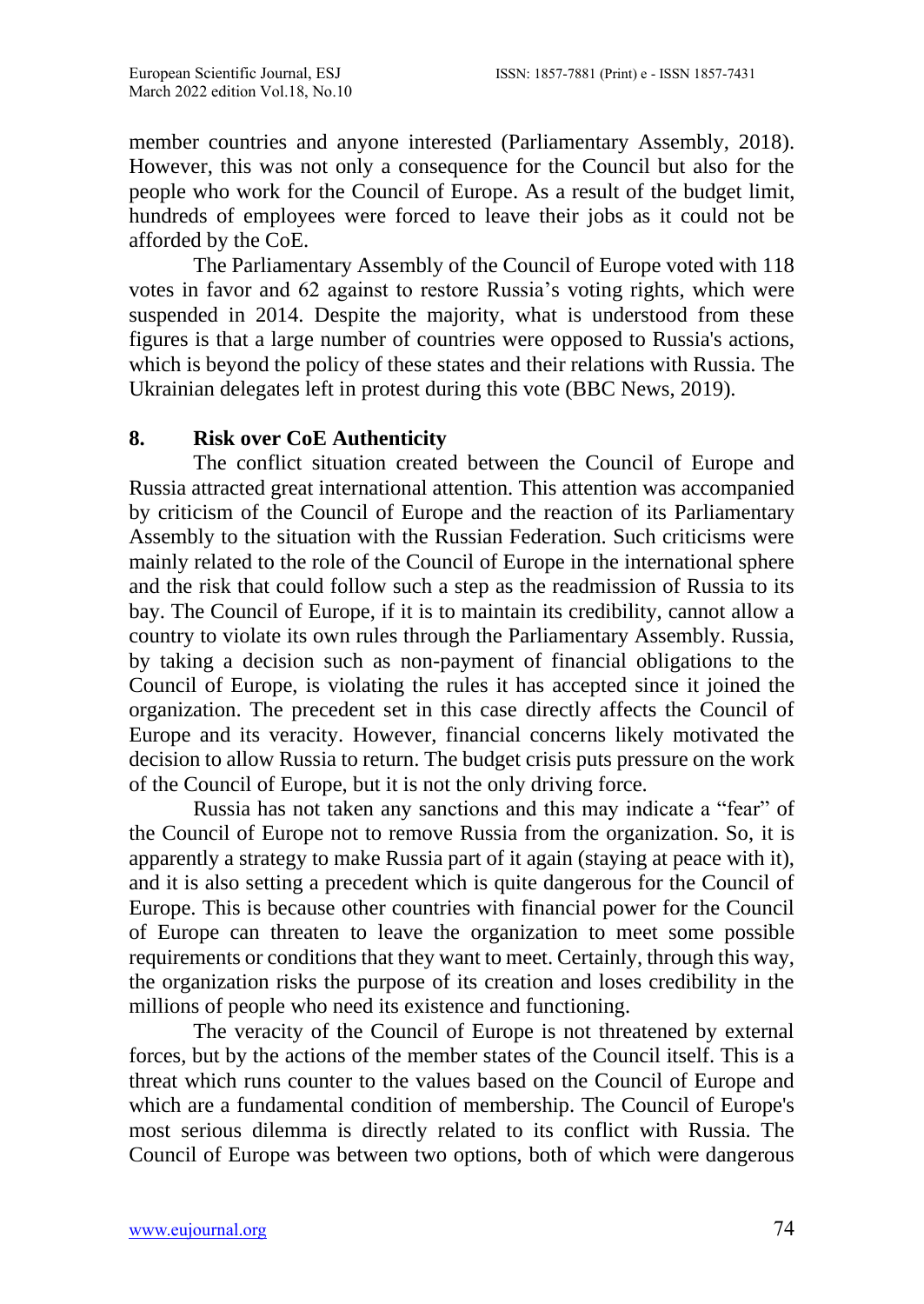and with negative results. The first option and risk is related to the choice of readmission of Russia by accepting its terms, and thus "betrays" its principles and values. The second option and risk is related to the choice of Russia to leave the organization permanently due to the violations committed and threats against it, which puts the country in total danger of the existence of the organization due to the importance of the financial contribution of the Russian Federation to the Council. Placing a balance between these two dilemmas makes it extremely difficult to arrive at a solution.

#### **Conclusion**

In the research conducted to better understand the Council of Europe, it was concluded that the establishment of the CoE was a very important step in helping to build the democratic institutions of post-communist Europe. This is due to the promotional role of European culture in achieving a wider union between member states, where the focus is on their common traditions of political freedom and on the principles and objectives of the rule of law and democracy.

The importance that the CoE has for each of its member states is indisputable. Russia's continued membership of the Council of Europe opens up opportunities for better protection of human rights. Another dangerous consequence of Russia's departure could be the return of the death penalty to the Russian Federation, as it was never formally abolished but was placed under a moratorium in 1996 as a precondition for CoE membership. Since then, the death penalty has not been used in Russia. When it comes to resolving the Russia-Ukraine conflict, Russia's withdrawal from the CoE cannot push Russia to reverse the annexation of Crimea or push for the implementation of the Minsk Agreements. On the contrary, it aggravates many things because without any restrictions of the country's membership in the CoE, the situation could escalate further.

High-profile cases lost by Russia in the Strasbourg Court speak to a need for "protection" for Russian citizens when they cannot find justice in their courts. Russia must continue to be part of the Council of Europe, despite their conflicting relations, which also raise doubts about what the future holds for them. If Russia leaves the Council of Europe, it will remove a tool for millions of its citizens to protect their rights and freedoms and reduce attention to violations that may occur within the country. Other problems may arise on the horizon for Russia and the Council of Europe as long as Russia still has time to strengthen its internal judicial system and better adapt to the implementation of the ECHR.

Russia's withdrawal from the Council could have serious consequences for the CoE as well as for Russia itself. It remains unquestionably unique among all CoE member states in responding to what it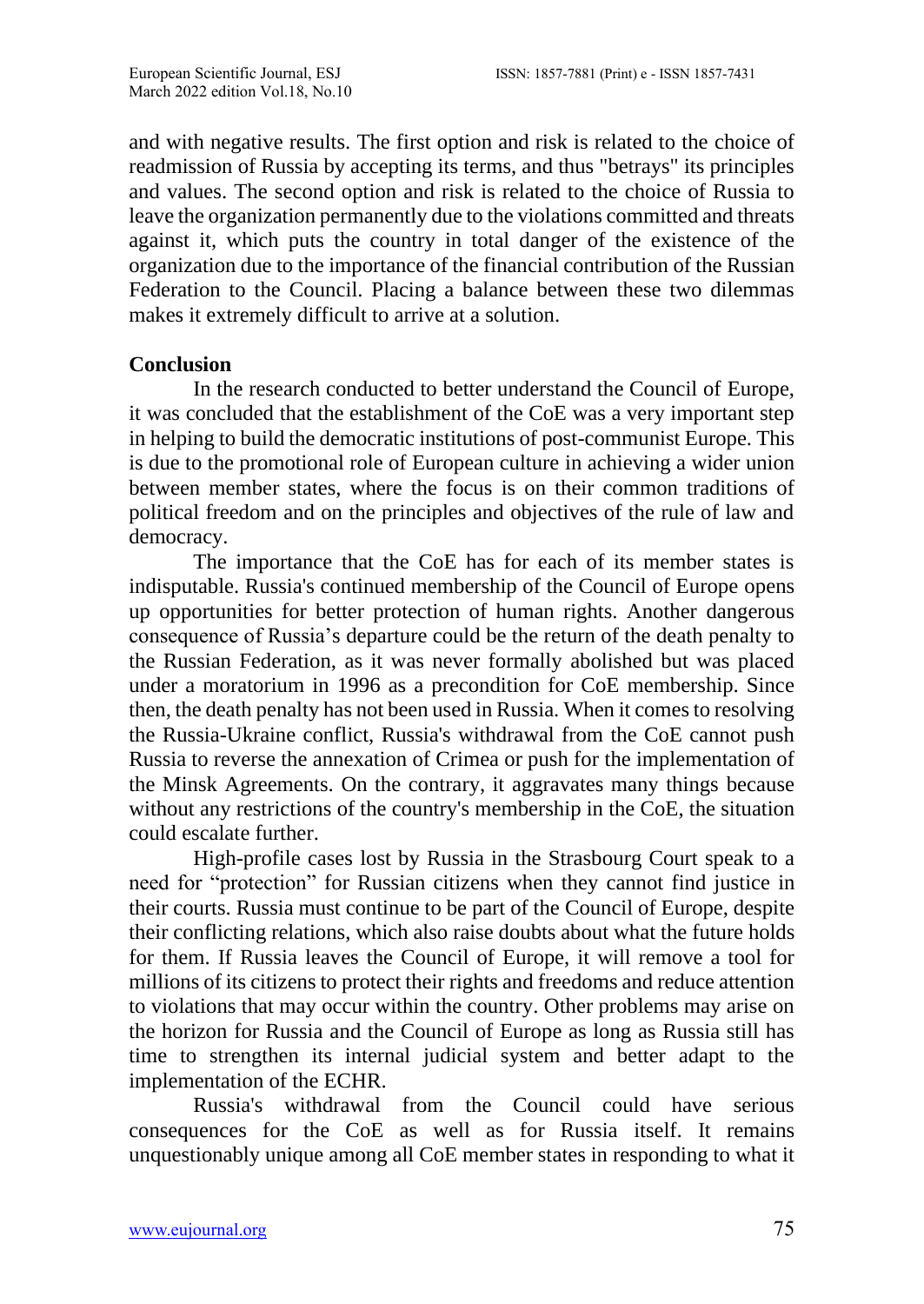perceives as direct interference in internal affairs. Russia's increasingly strained relationship with the CoE raises the question of whether Russia really wants to remain a member, and indeed wants its citizens to enjoy their rights in accordance with the law. The Council of Europe, always intervening to avoid and prevent violations by Russia, is carrying out its mission, but does this not call into question the will of the Russian Federation? Political pressure from the CoE has always been constant and a source of conflict in CoE-Russia relations, which is also interpreted as interference in domestic politics. Furthermore, the Council of Europe is not only concerned with the protection of human rights, but also with other and broader forms of cooperation. Russia, if left, could lose influence and increase its isolation by denying itself the right to participate in important Council of Europe decisions.

The mission and purpose of the Council of Europe can be considered fulfilled for the largest sphere of action of this organization, but the novelty of the conflict with Russia has raised major questions on doubts about its veracity. An organization that plays a key role in the fight against discrimination, does it not in itself stand discriminatory? This is when Russia claims to leave the CoE under threat. One of the reasons why the CoE does not want this departure and accepts Russia's return to the organization is because Russia is the largest financier of the Council of Europe. The Council of Europe should have acted against the Russian Federation and that failure to react made people to think about the veracity of the organization. On the other hand, they made people to think that if it had acted and removed the Russian Federation from the Council, it would have admitted so openly that it could not cooperate with a member state of it. As a result, it was damaging its reputation as an organization and its strength in the international arena was called into question. Although the organization is not responsible for the reactions of member states, it remains responsible for the way it will react when faced with such a conflict situation. Conflict situations, various dilemmas and assumptions about possible solutions lead to the conclusion that the truthfulness, credibility, and the effectiveness of the Council of Europe will always be a question mark, as long as its focus and importance is high.

## **References:**

- 1. BBC News (2019). Ukraine fury as Russia gets back Council of Europe voting rights, 25 June. [https://www.bbc.com/news/world](https://www.bbc.com/news/world-europe-48755606)[europe-48755606.](https://www.bbc.com/news/world-europe-48755606)
- 2. Cohen, S. B. (2016). Geopolitics, Geography of International Relations, Institute of International Studies, AIIS.
- 3. Council Decision 2014/145/CFSP of 17 March 2014. Concerning restrictive measures in respect of actions undermining or threatening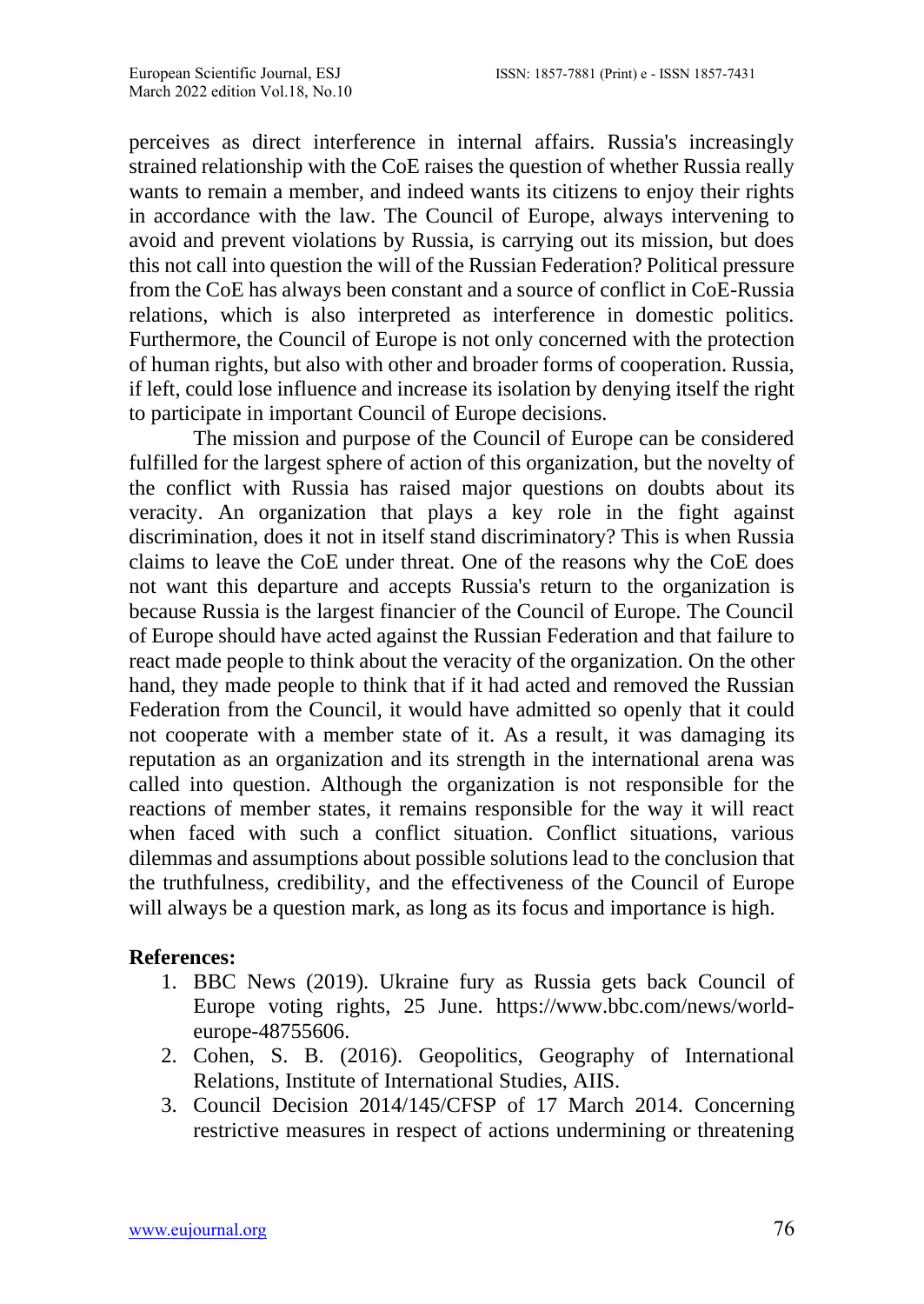the territorial integrity, sovereignty and independence of Ukraine, Official Journal of the European Union. 17 March 2014.

- 4. Council of Europe (1998). Framework Convention for the Protection of National Minorities' Russian Federation.
- 5. Council of Europe (2016). Fourth Report submitted by the Russian Federation pursuant to Article 25, paragraph 2 of the Framework Convention for the Protection of National Minorities.
- 6. Council of Europe Portal (2020). The Council of Europe in brief, [https://www.coe.int/en/web/about-us/.](https://www.coe.int/en/web/about-us/)
- 7. European Court of Human Rights (2020). Statistics by State, Violations by Article and by State 1959-2020. [https://www.echr.coe.int/Pages/home.aspx?p=reports&c.](https://www.echr.coe.int/Pages/home.aspx?p=reports&c)
- 8. European Youth Center Budapest (EYCB) Council of Europe collaboration (2017). Building Peace in Europe January.
- 9. Futamura, M. & Bernaz, N. (2014). The politics of the Death Penalty in Countries in Transition, New York.
- 10. Interfax-Ukraine (2016). "Sanctions to be lifted from Russia after implementation of Minsk Agreements, Nuland" May. [https://en.interfax.com.ua/news/general/344131.html.](https://en.interfax.com.ua/news/general/344131.html)
- 11. Jean-Pierre Massias (2007). Russia and the Council of Europe: Ten Years Wasted, January, Publikuar nw Russia/NIS Research Program, France.
- 12. Kuzio, T. (1997). Borders, symbolism and Nation-State Building, Geopolitics and Internatinal Boundaries 2, no. 2.
- 13. Melkezerova, V. (2016). "Ukrainian lawmakers fume over omission of Ukraine from human rights report". [https://www.kyivpost.com/article/content/ukraine-politics/ukrainian](https://www.kyivpost.com/article/content/ukraine-politics/ukrainian-lawmakers-fume-over-omission-of-ukraine-from-human-rights-report-416833.html)[lawmakers-fume-over-omission-of-ukraine-from-human-rights](https://www.kyivpost.com/article/content/ukraine-politics/ukrainian-lawmakers-fume-over-omission-of-ukraine-from-human-rights-report-416833.html)[report-416833.html.](https://www.kyivpost.com/article/content/ukraine-politics/ukrainian-lawmakers-fume-over-omission-of-ukraine-from-human-rights-report-416833.html)
- 14. Netherlands Helsinki Committee (2019). Russia's Continuation in the Council of Europe: Challenges and Chances for Human Rights December. [https://www.nhc.nl/russia-and-council-of-europe](https://www.nhc.nl/russia-and-council-of-europe-challenges-chances/)[challenges-chances/.](https://www.nhc.nl/russia-and-council-of-europe-challenges-chances/)
- 15. Overland, I. & Fjaertoft, D. (2015). Financial Sanctions Impact Russian Oil, Equipment Export Ban's Effects Limited Oil and Gas Journal. 113 (8): 66-72.
- 16. Parliamentary Assembly (2014). Citing Crimea, PACE suspends voting rights of Russian delegation and excludes it from leading bodies, April. [https://pace.coe.int/en/news/4982.](https://pace.coe.int/en/news/4982)
- 17. Parliamentary Assembly (2014). PACE strongly supports Ukraine's territorial integrity and national sovereignty, 07/03/2014. [https://pace.coe.int/en/news/4908.](https://pace.coe.int/en/news/4908)